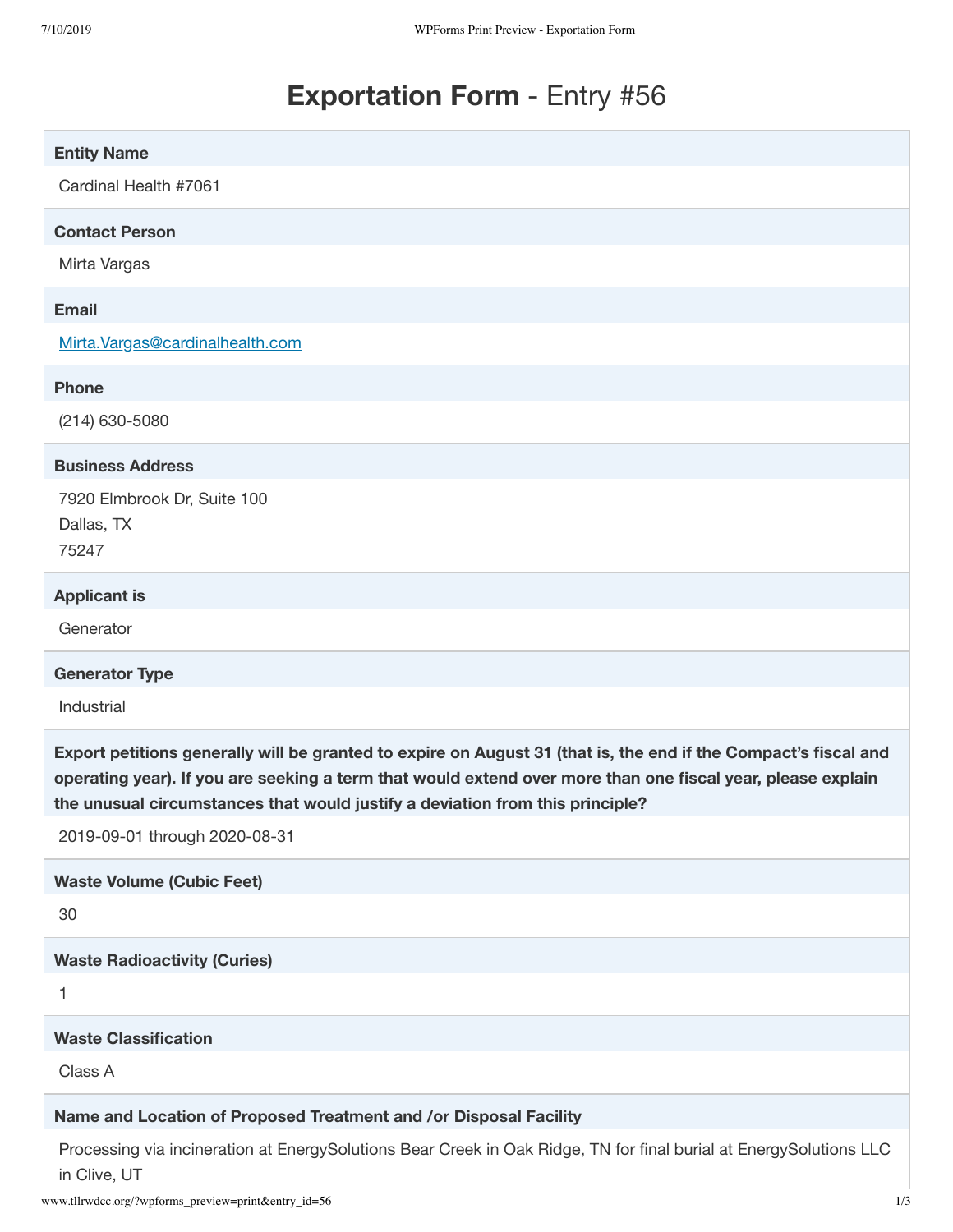### **Approximate Date of Proposed Exportation (if known)**

September or October 2019

#### **Waste Description**

PPE and syringe vials with biological material and/or >1% liquids by volume

### **Justification for Exportation**

Due to the presence of biological material and liquids in the syringe vials, we are not able to reasonably comply with the Compact Facility treatment, processing, and packaging requirements. As such we are requesting to send the material for incineration to EnergySolutions Bear Creek for processing via incineration (the cheapest market option), and at this time they do not offer TLLRWDCC ash shipments to the Compact Facility.

**Does Applicant have any unresolved violation(s), complaint(s), unpaid fee(s), or past due report(s) with the Texas Low-Level Radioactive Waste Disposal Compact Committee?**

No.

**Does Applicant have any unresolved violation(s), complaint(s), unpaid fee(s), or past due reports associated with radioactive waste receipt, storage, handling, management, processing, or transportation pending with any other regulatory agency with jurisdiction to regulate radioactive material including, without limitation, the Texas Commission on Environmental Quality (TCEQ)?**

No.

# **Applicant hereby certifies\* the following:**

The information provided herein is complete, accurate, and correct.

The low-level radioactive waste for which this Export Petition is submitted will be packaged and shipped in accordance with applicable state and federal regulations and is acceptable for disposal at the proposed disposal facility.

# If a Broker is submitting this petition on behalf of the Petitioner, the Broker hereby certifies\* the following

The Broker submitting this Export Petition is authorized by the Petitioner to act on behalf of the Petitioner related to this Permit for Exportation of InCompact waste. A copy of written documentation containing such authorization is attached to this Export Petition.

| <b>Name</b>                       |
|-----------------------------------|
| Steven May                        |
| <b>Title</b>                      |
| Vice President, TGA               |
| <b>Date</b>                       |
| 07/09/2019                        |
| <b>Other Applicable Documents</b> |